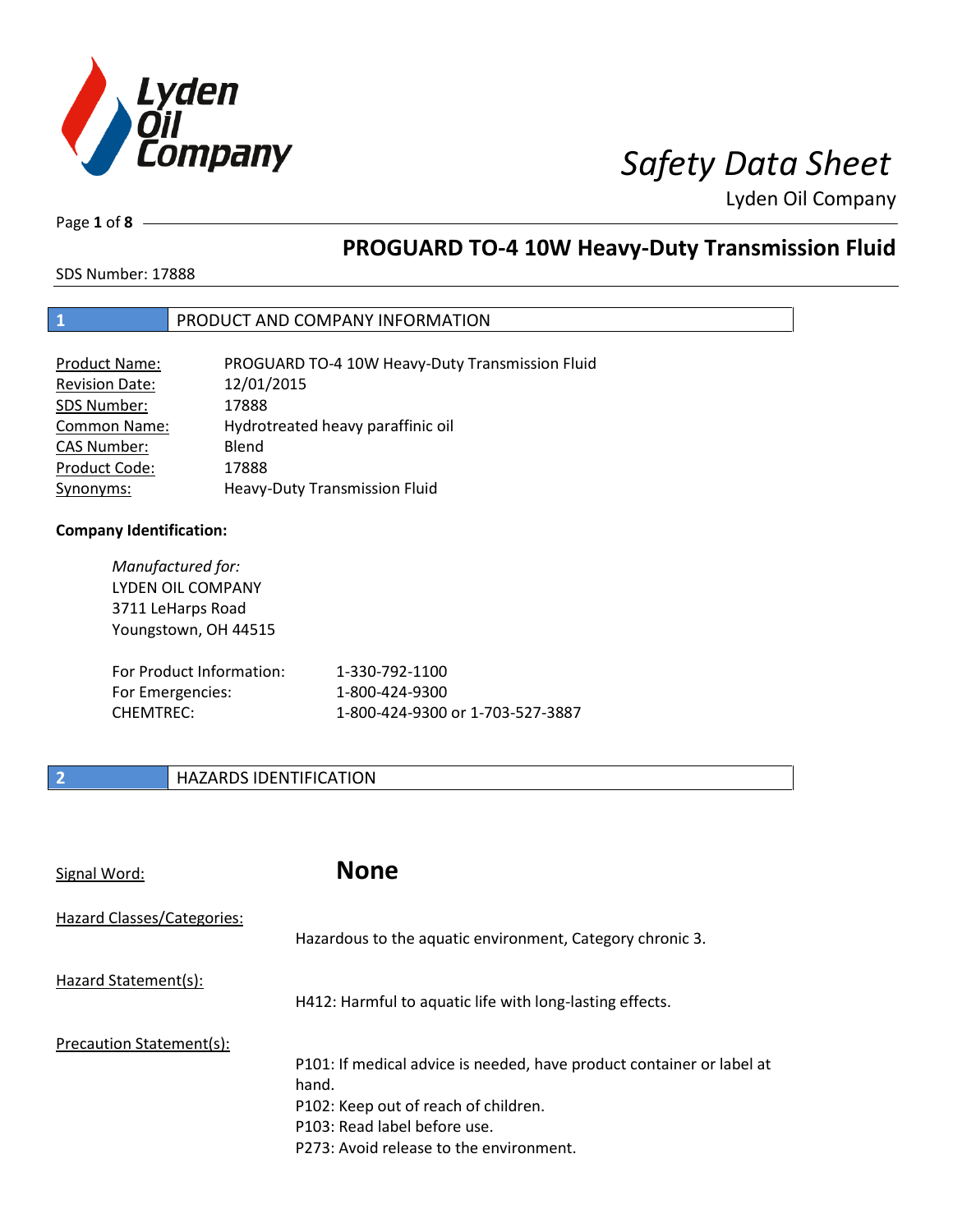

Page **2** of **8**

## **PROGUARD TO-4 10W Heavy-Duty Transmission Fluid**

SDS Number: 17888

Other Hazard Statement(s):

Repeated skin contact may cause dermatitis or an oil acne.

|  | COMPOSITION / INFORMATION ON INGREDIENTS |  |
|--|------------------------------------------|--|
|--|------------------------------------------|--|

Ingredients:

*Mixture of the substances listed below with nonhazardous additions.*

| <b>Chemical Name</b>                                      | <b>CAS Number</b> | Percentage |
|-----------------------------------------------------------|-------------------|------------|
| Distillates (petroleum), solvent-dewaxed heavy paraffinic | 64742-65-0        | $50$       |
| Residual oils, petroleum, solvent dewaxed                 | 64742-62-7        | $>50$      |
| Additives                                                 | N/A               | < 10       |

*\*Any concentration shown as a range is to protect confidentiality or is due to batch variation.*

| <b>FIRST AID MEASURES</b> |
|---------------------------|
|                           |

### Description of First Aid Measures:

| Inhalation:   |                                                                                                                   |
|---------------|-------------------------------------------------------------------------------------------------------------------|
|               | If symptoms develop, move victim to fresh air. If symptoms persist,<br>obtain medical attention.                  |
| Skin Contact: |                                                                                                                   |
|               | Wash with soap and water. Remove contaminated clothing and wash<br>before reuse. Get medical attention if needed. |
| Eye Contact:  |                                                                                                                   |
|               | Rinse opened eye for several minutes under running water. If<br>symptoms persist, consult medical attention.      |
| Ingestion:    |                                                                                                                   |
|               | Rinse mouth with water. If symptoms develop, obtain medical<br>attention.                                         |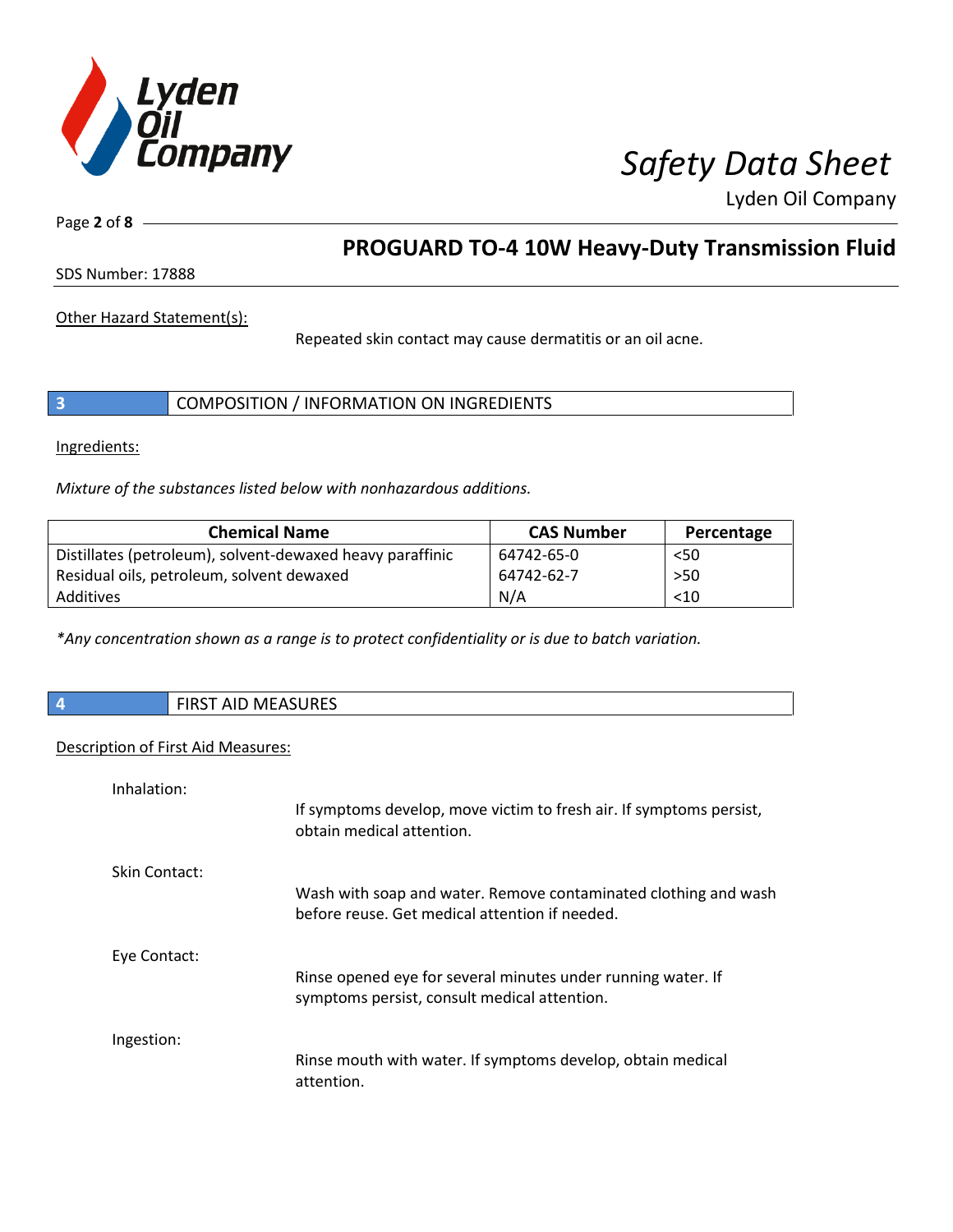

Page **3** of **8**

Lyden Oil Company

|                                                       | <b>PROGUARD TO-4 10W Heavy-Duty Transmission Fluid</b>                                                                                                                                            |  |
|-------------------------------------------------------|---------------------------------------------------------------------------------------------------------------------------------------------------------------------------------------------------|--|
| SDS Number: 17888                                     |                                                                                                                                                                                                   |  |
| Symptoms and Effects, both acute and delayed:         | No further relevent data available.                                                                                                                                                               |  |
| <b>Recommended Actions:</b>                           | Treat symptomatically. Call a doctor or poison<br>control center for guidance.                                                                                                                    |  |
| 5<br>FIRE FIGHTING MEASURES                           |                                                                                                                                                                                                   |  |
| Recommended Fire-Extinguishing Equipment:             | Use dry powder, foam, or carbon dioxide fire<br>extinguishers. Water may be ineffective in fighting<br>an oil fire unless used by experienced fire fighters.                                      |  |
| Possible Hazards During a Fire:                       | Hazardous combustion products may include: A<br>complex mixture of airborne solid and liquid<br>particulates and gases (smoke). Carbon monoxide.<br>Unidentified organic and inorganic compounds. |  |
| <b>Recommendations to Firefighters:</b>               | No special measures required.                                                                                                                                                                     |  |
| $6\phantom{1}6$<br><b>ACCIDENTAL RELEASE MEASURES</b> |                                                                                                                                                                                                   |  |
| <b>Personal Precautions:</b>                          | Avoid contact with skin, eyes, and clothing.<br>Keep away from sources of ignition.                                                                                                               |  |
| <b>Emergency Procedures:</b>                          | Contain spilled material, collect in suitable and<br>properly labeled containers.                                                                                                                 |  |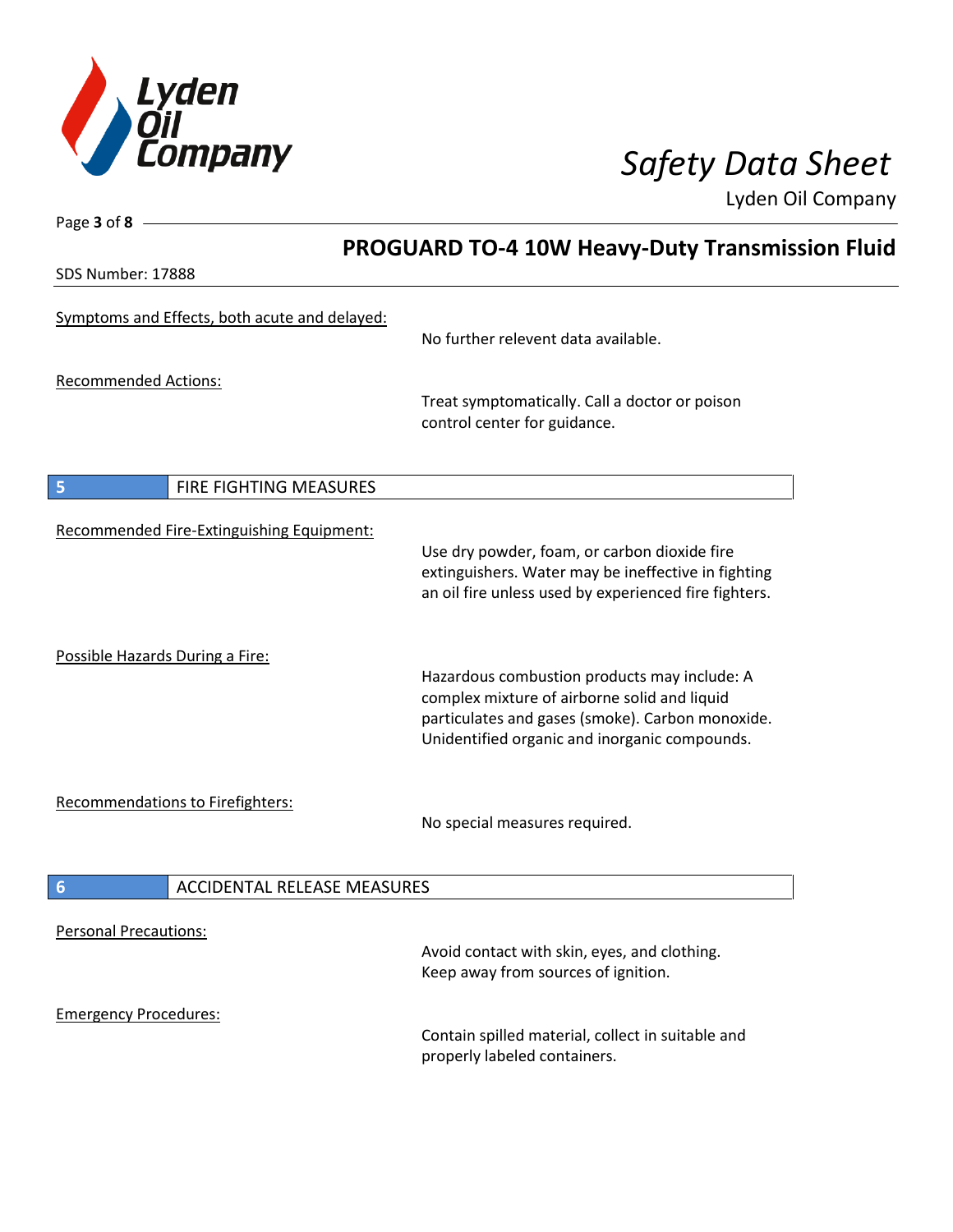

| Page 4 of 8                       |                                                                                          |
|-----------------------------------|------------------------------------------------------------------------------------------|
|                                   | <b>PROGUARD TO-4 10W Heavy-Duty Transmission Fluid</b>                                   |
| <b>SDS Number: 17888</b>          |                                                                                          |
| <b>Environmental Precautions:</b> |                                                                                          |
|                                   | Do not allow to reach sewage system or any water                                         |
|                                   | course.<br>Do not allow to enter ground waters.                                          |
|                                   |                                                                                          |
| <b>Cleanup Procedures:</b>        |                                                                                          |
|                                   | Pick up excess with inert absorbant material.                                            |
|                                   |                                                                                          |
| <b>HANDLING AND STORAGE</b><br>7  |                                                                                          |
| <b>Handling Precautions:</b>      |                                                                                          |
|                                   | Handle with care and avoid spillage on the floor.                                        |
|                                   | Do not cut, weld, drill, grind, braze, or solder<br>container.                           |
|                                   |                                                                                          |
| <b>Storage Requirements:</b>      | Keep container tightly sealed.                                                           |
|                                   | Keep away from sources of ignition.                                                      |
|                                   |                                                                                          |
| $\boldsymbol{8}$                  | EXPOSURE CONTROLS / PERSONAL PROTECTION                                                  |
| <b>Exposure Limits:</b>           |                                                                                          |
|                                   | -64742-65-0 Distillates (petroleum), solvent-dewaxed heavy paraffinic (10-20%):          |
|                                   | ACGIH TLV - Long-term value: 5mg/m <sup>3</sup>                                          |
|                                   | OSHA PEL - Long-term value: 5mg/m <sup>3</sup>                                           |
| <b>Engineering Controls:</b>      |                                                                                          |
|                                   | All ventilation should be designed in accordance<br>with OSHA standard (29 CFR 1910.94). |
| Personal Protective Equipment:    |                                                                                          |
|                                   | Wash hands before breaks and at the end of work.                                         |
|                                   | Use safety glasses and gloves.                                                           |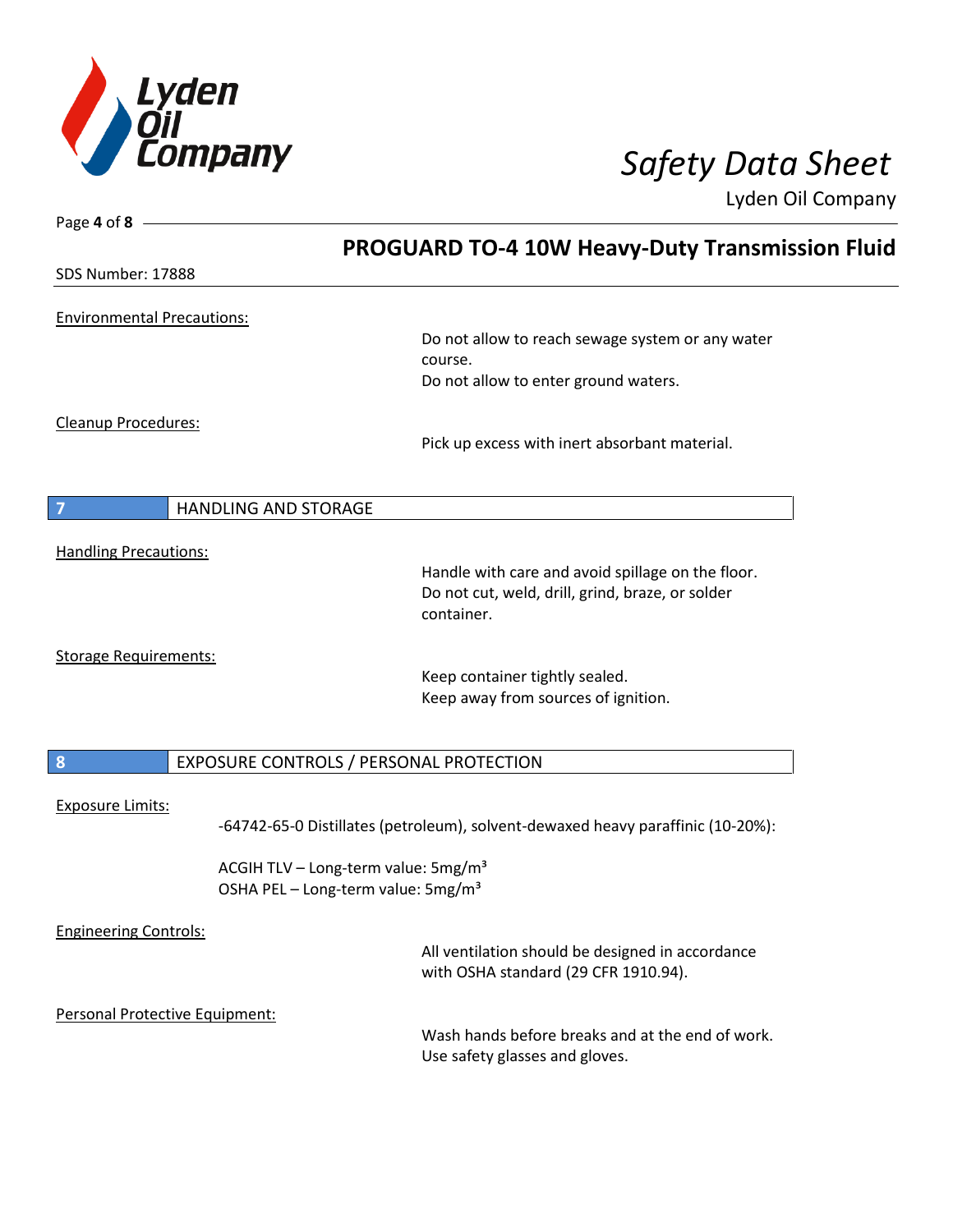

Page **5** of **8**

# **PROGUARD TO-4 10W Heavy-Duty Transmission Fluid**

SDS Number: 17888

### **9 PHYSICAL AND CHEMICAL PROPERTIES**

| Color:                        | Amber                        |
|-------------------------------|------------------------------|
| <b>Physical State:</b>        | Liquid                       |
| Odor:                         | Data not available           |
| Odor Threshold:               | Data not available           |
| pH:                           | Data not available           |
| <b>Melting Point:</b>         | Data not available           |
| <b>Boiling Point:</b>         | Data not available           |
| <b>Boiling Range:</b>         | Data not available           |
| Flash Point:                  | 200° C / 392° F (COC method) |
| <b>Evaporation Rate:</b>      | Data not available           |
| Flammability:                 | Data not available           |
| Flammability Limits:          | Data not available           |
| Vapor Pressure:               | Data not available           |
| Vapor Density:                | Data not available           |
| <b>Relative Density:</b>      | Data not available           |
| Solubilities:                 | Insoluble in water           |
| <b>Partition Coefficient:</b> | Data not available           |
| Auto-Ignition Temperature:    | Data not available           |
| Decomposition Temperature:    | Data not available           |
| Viscosity:                    | Data not available           |

| 10                          | STABILITY AND REACTIVITY |                                              |
|-----------------------------|--------------------------|----------------------------------------------|
| Stability:                  |                          | Stable under normal conditions.              |
| Reactivity:                 |                          | Not reactive under normal conditions.        |
| <b>Conditions to Avoid:</b> |                          | Extreme temperature, sparks, open flame, and |

Hazardous Reactions:

Г

No known hazardous reactions.

direct sunlight.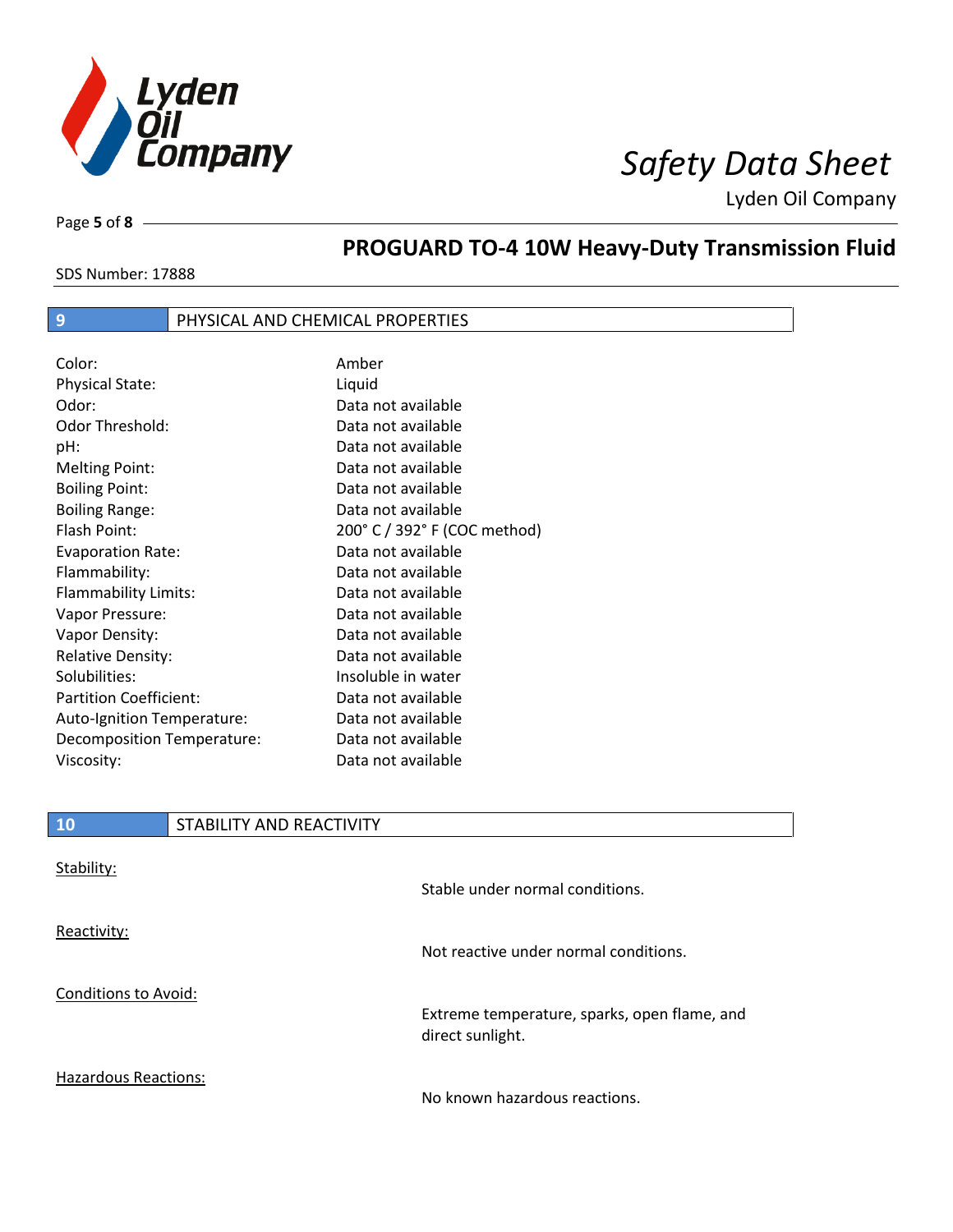

Page **6** of **8**

Lyden Oil Company

|                                        | <b>PROGUARD TO-4 10W Heavy-Duty Transmission Fluid</b>                                                                    |
|----------------------------------------|---------------------------------------------------------------------------------------------------------------------------|
| SDS Number: 17888                      |                                                                                                                           |
| Incompatible Materials:                | No further relevant information available.                                                                                |
| <b>Decomposition Products:</b>         | Hazardous decomposition products are not<br>expected to form.                                                             |
| 11<br><b>TOXICOLOGICAL INFORMATION</b> |                                                                                                                           |
| Routes of Exposure:                    | Skin and eye contact are the primary routes of<br>exposure although exposure may occur following<br>accidental ingestion. |
| <b>Exposure Effects:</b>               | Repeated skin contact may cause dermatitis or an<br>oil acne.                                                             |
| <b>Measures of Toxicity:</b>           | <b>Component Acute Toxicity Estimates:</b>                                                                                |
|                                        | Residual oils, petroleum, solvent dewaxed:                                                                                |
|                                        | Oral LD50: >5000 mg/kg (rat)<br>Dermal LD50: >2000 mg/kg (rabbit)<br>Inhalative LC50: 2.18 mg/l (4 hours) (rat)           |
| Carcinogenic/Mutagenic Precautions:    | Non-carcinogenic and not expected to be<br>mutagentic.                                                                    |
|                                        |                                                                                                                           |

### **12** ECOLOGICAL INFORMATION

Ecological Precautions:

Avoid exposing to the environment.

Ecological Effects:

No specific environmental or aquatic data available.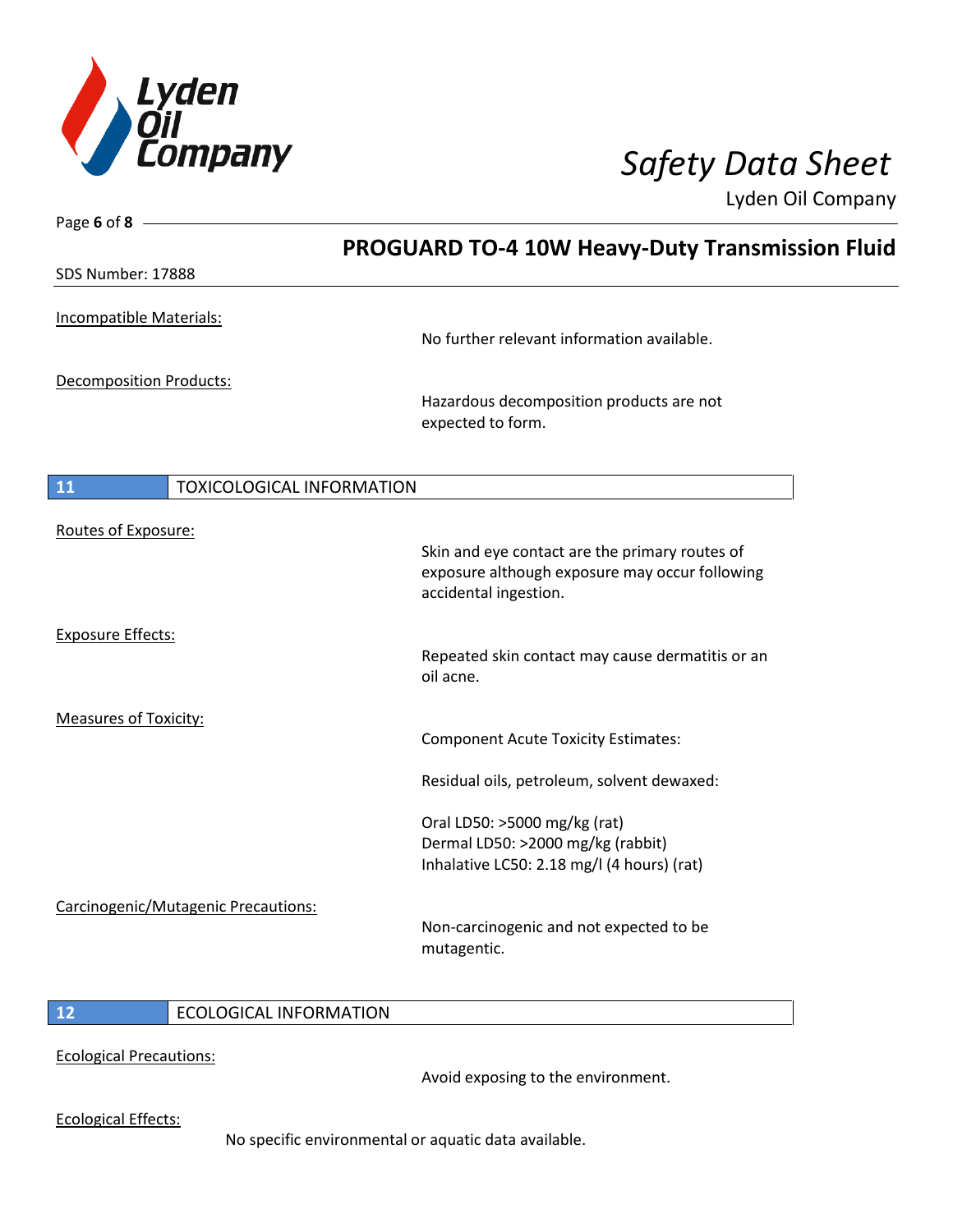

**PROGUARD TO-4 10W Heavy-Duty Transmission Fluid**

Lyden Oil Company

SDS Number: 17888

Page **7** of **8**

| 13                                                                                                | DISPOSAL CONSIDERATIONS                                                              |                                                                                             |
|---------------------------------------------------------------------------------------------------|--------------------------------------------------------------------------------------|---------------------------------------------------------------------------------------------|
| Disposal Methods:                                                                                 |                                                                                      | Dispose of waste material in accordance with all<br>local, state, and federal requirements. |
| <b>Disposal Containers:</b>                                                                       |                                                                                      |                                                                                             |
|                                                                                                   |                                                                                      | Use properly approved container for disposal.                                               |
| <b>Special Precautions:</b>                                                                       |                                                                                      | Do not flush to surface waters or drains.                                                   |
| 14                                                                                                | <b>TRANSPORT INFORMATION</b>                                                         |                                                                                             |
| <b>UN Number:</b><br><b>UN Shipping Name:</b><br><b>Transport Hazard Class:</b><br>Packing Group: | Data not available<br>Data not available<br>Data not available<br>Data not available |                                                                                             |
| <b>Environmental Hazards:</b>                                                                     |                                                                                      | Data not available                                                                          |
| <b>Bulk Transport Guidance:</b>                                                                   |                                                                                      | Data not available                                                                          |
| <b>Special Precautions:</b>                                                                       |                                                                                      | Not regulated by DOT.                                                                       |
| 15                                                                                                | <b>REGULATORY INFORMATION</b>                                                        |                                                                                             |

This material and all of its components are listed on the Inventory of Existing Chemical Substances under the Toxic Substances Control Act.